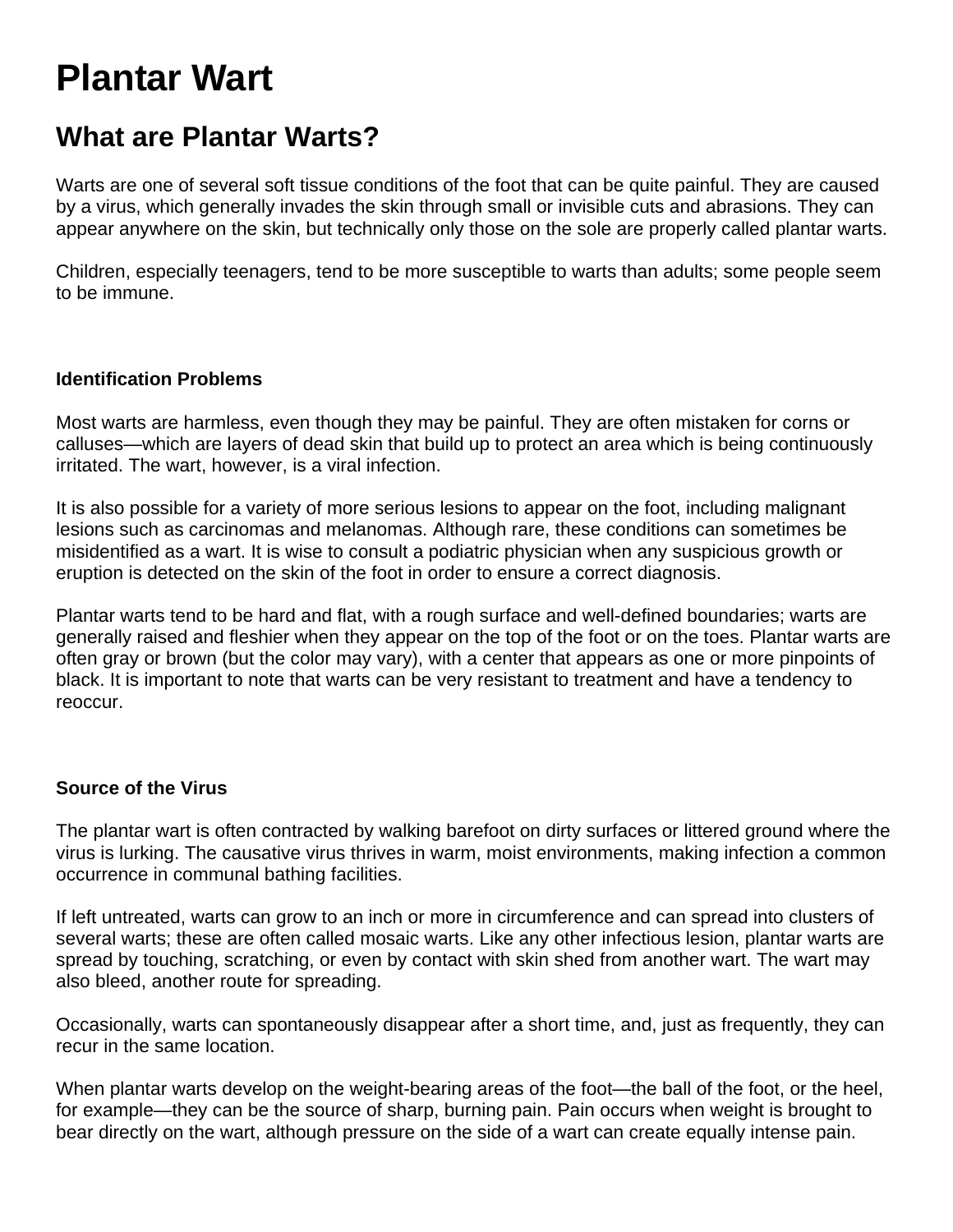#### **Tips for Prevention**

- Avoid walking barefoot, except on sandy beaches.
- Change shoes and socks daily.
- Keep feet clean and dry.
- Check children's feet periodically.
- Avoid direct contact with warts—from other persons or from other parts of the body.
- Do not ignore growths on, or changes in, your skin.
- Visit your podiatric physician as part of your annual health checkup.

#### **Self Treatment**

Self treatment is generally not advisable. Over-the-counter preparations contain acids or chemicals that destroy skin cells, and it takes an expert to destroy abnormal skin cells (warts) without also destroying surrounding healthy tissue. Self treatment with such medications especially should be avoided by people with diabetes and those with cardiovascular or circulatory disorders. Never use them in the presence of an active infection.

#### **Professional Treatment**

It is possible that your podiatric physician will prescribe and supervise your use of a wart-removal preparation. More likely, however, removal of warts by a simple surgical procedure, performed under local anesthetic, may be indicated.

Lasers have become a common and effective treatment. A procedure known as CO2 laser cautery is performed under local anesthesia either in your podiatrist's office surgical setting or an outpatient surgery facility. The laser reduces post-treatment scarring and is a safe form for eliminating wart lesions.

Self treatment is generally not advisable. Over-the-counter preparations contain acids or chemicals that destroy skin cells, and it takes an expert to destroy abnormal skin cells (warts) without also destroying surrounding healthy tissue. Self treatment with such medications especially should be avoided by people with diabetes and those with cardiovascular or circulatory disorders. Never use them in the presence of an active infection.

#### **Tips for Individuals with Warts**

- Avoid self treatment with over-the-counter preparations.
- Seek professional podiatric evaluation and assistance with the treament of your warts.
- Diabetics and other patients with circulatory, immunological, or neurological problems should be especially careful with the treament of their warts.
- Warts may spread and are catching. Make sure you have your warts evaluated to protect yourself and those close to you.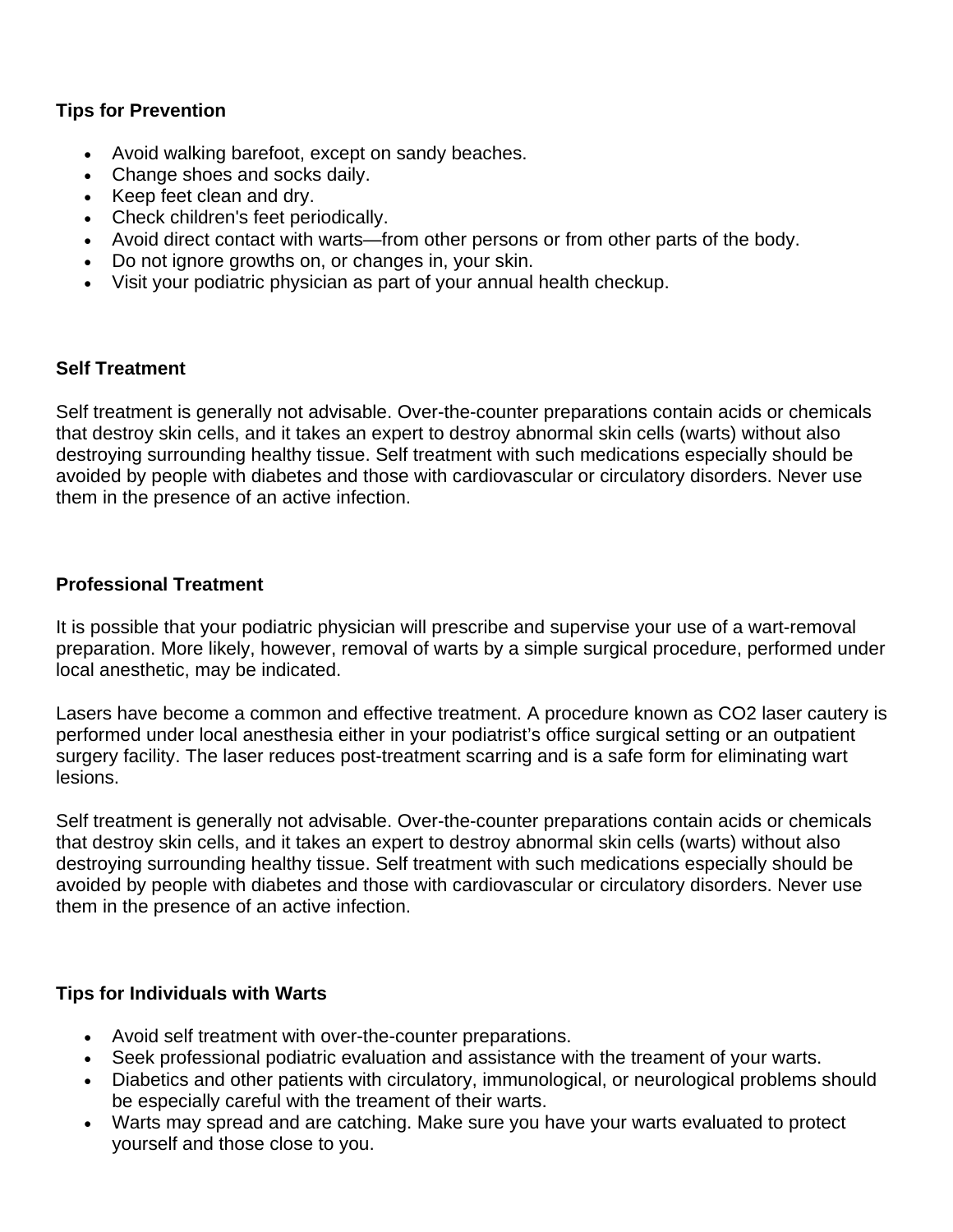# **What is a Plantar Wart?**

Awart is a small growth on the skin that develops when the skin is infected by a virus. Warts can develop anywhere on the foot, but typically they appear on the bottom (plantar side) of the foot. Plantar warts most commonly occur in children, adolescents, and the elderly.

There are two types of plantar warts:

- A solitary wart is a single wart. It often increases in size and may eventually multiply, forming additional "satellite"warts.
- Mosaic warts are a cluster of several small warts growing closely together in one area. Mosaic warts are more difficult to treat than solitary warts.

# **Signs and Symptoms**

The signs and symptoms of a plantar wart may include:

- Thickened skin. Often a plantar wart resembles a callus because of its tough, thick tissue.
- Pain. A plantar wart usually hurts during walking and standing, and there is pain when the sides of the wart are squeezed.
- Tiny black dots. These often appear on the surface of the wart. The dots are actually dried blood contained in the infected capillaries (tiny blood vessels).

Plantar warts grow deep into the skin. Usually this growth occurs slowly—the wart starts off small and gets larger over time.

### **What Causes a Plantar Wart?**

Plantar warts are caused by direct contact with the human papilloma virus (HPV). This is the same virus that causes warts on other areas of the body. Typically, the plantar wart virus is acquired in public places where people go barefoot, such as locker rooms, swimming pools, and karate classes. It can also be acquired at home if other family members have the virus.

# **Diagnosis and Treatment**

To diagnose a plantar wart, the foot and ankle surgeon will examine the patient's foot and look for signs and symptoms of a wart.

Although plantar warts may eventually clear up on their own, most patients desire faster relief. The goal of treatment is to completely remove the wart.

The foot and ankle surgeon may use topical or oral treatments, laser therapy, cryotherapy (freezing), or surgery to remove the wart.

Regardless of the treatment approaches undertaken, it is important that the patient follow the surgeon's instructions, including all home care and medication that has been prescribed, as well as follow-up visits with the surgeon.Warts may return, requiring further treatment.